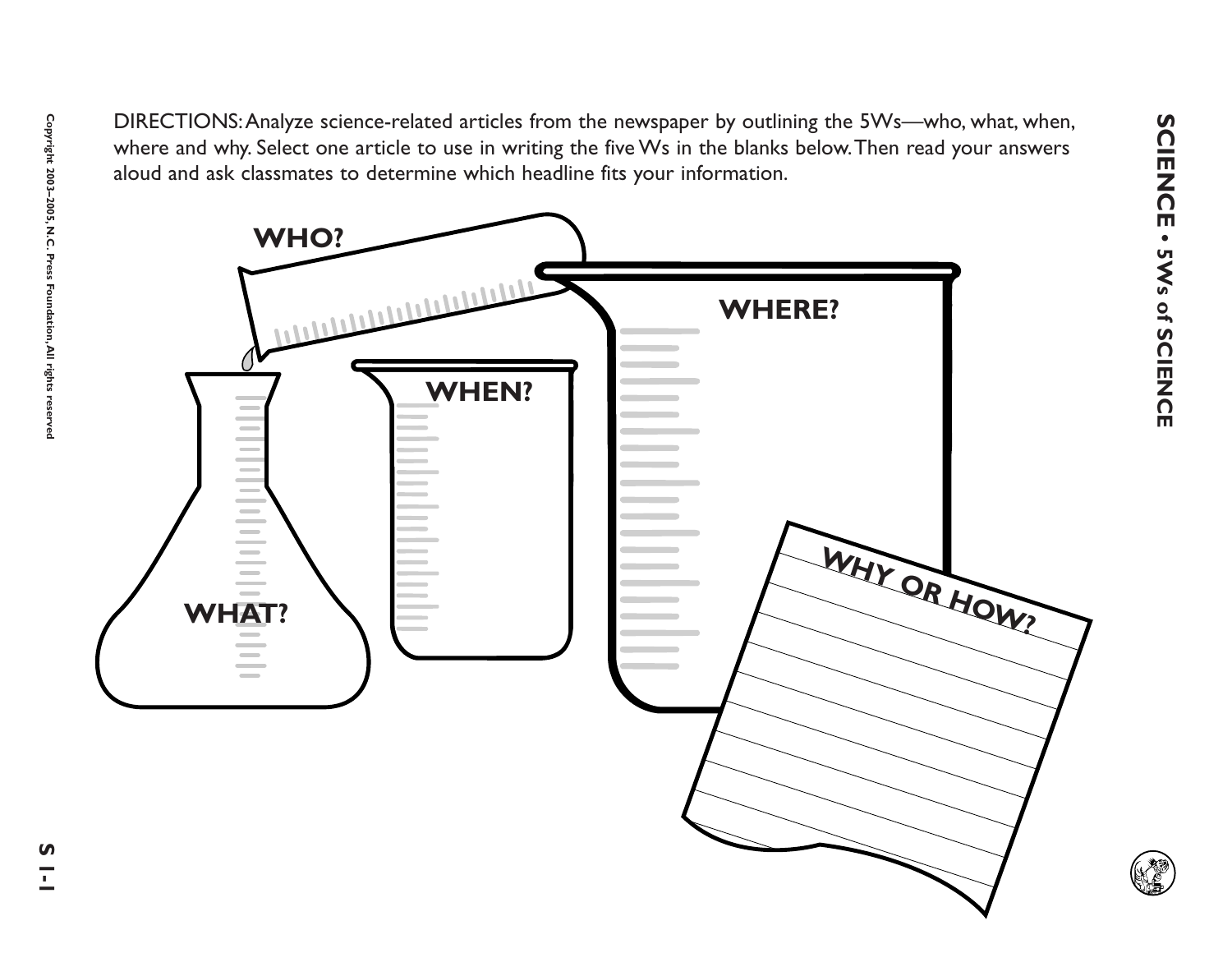

DIRECTIONS: Identify items from the newspaper that illustrate the types of tools used by scientists. If the newspaper does not feature items in a specific category, look through textbooks and in your classroom for appropriate items to add to the lists.You can list what you find below or cut and paste them on a large sheet of paper for display:

| Laboratory | Printed               |
|------------|-----------------------|
|            |                       |
|            |                       |
|            |                       |
|            |                       |
|            |                       |
| Field      | Other Important Tools |
|            |                       |
|            |                       |
|            |                       |
|            |                       |
|            |                       |
|            |                       |
|            |                       |

FOLLOW-UP:Write a newspaper ad for an important tool used in your classroom. Be sure to include its outstanding features, its many uses and its cost.

\*Daniel J. Barnekow, *Graphic Organizers for Science Classes,* Portland, Maine:Walch Publishing, 1998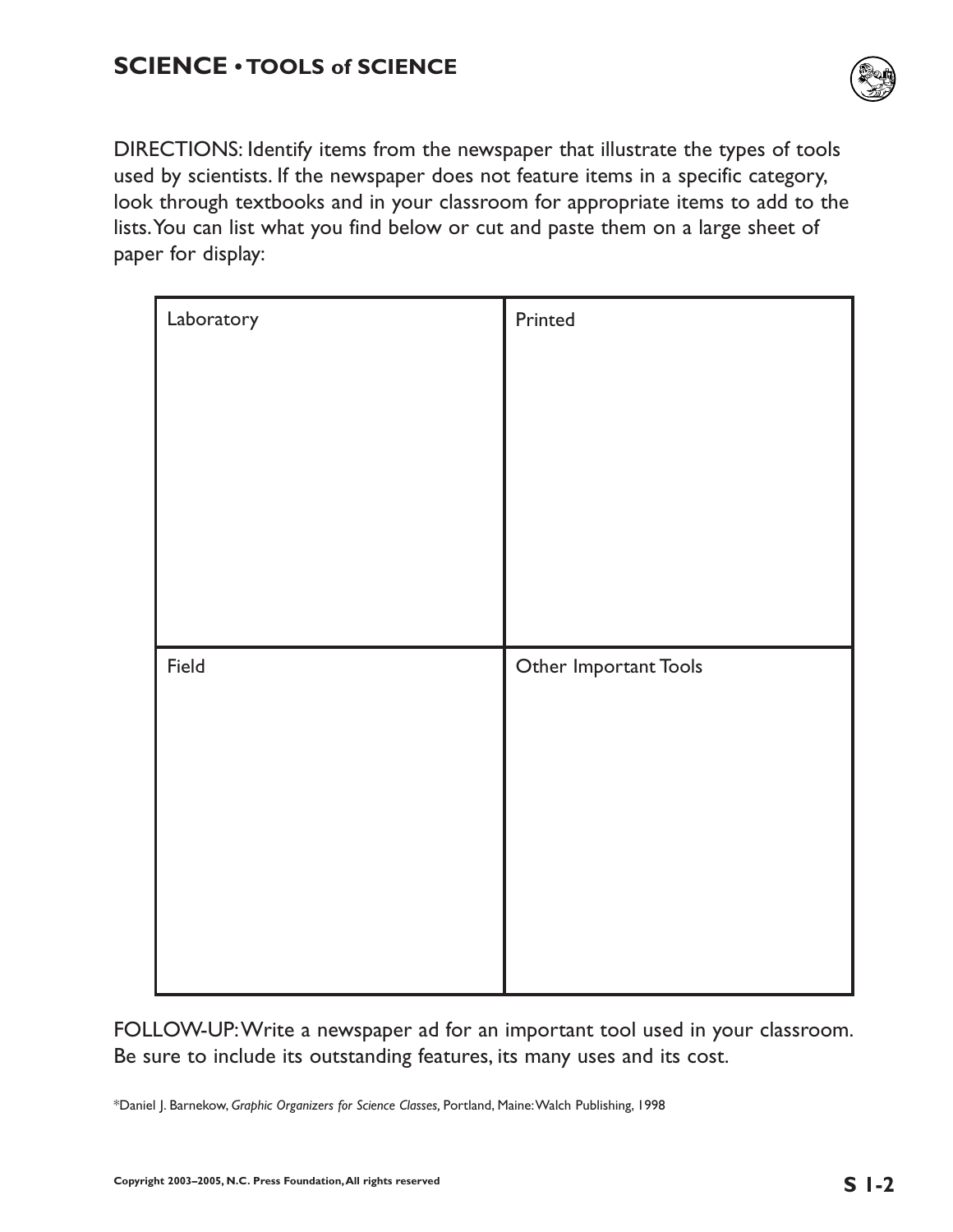

DIRECTIONS: Choose one or more newspaper stories about science. Find references to as many steps in a research study as you can.Write what you find in the space below:

|                                     |                                                     | 5. State the findings. |
|-------------------------------------|-----------------------------------------------------|------------------------|
|                                     |                                                     |                        |
|                                     |                                                     |                        |
|                                     |                                                     |                        |
|                                     | 4. Conduct an experiment to test<br>the hypothesis. |                        |
|                                     |                                                     |                        |
|                                     |                                                     |                        |
|                                     |                                                     |                        |
|                                     | 3. Design an experiment to test the hypothesis.     |                        |
|                                     |                                                     |                        |
|                                     |                                                     |                        |
|                                     | 2. Formulate a hypothesis or make a prediction.     |                        |
|                                     |                                                     |                        |
|                                     |                                                     |                        |
|                                     |                                                     |                        |
| I. Identify a problem or questions. |                                                     |                        |
|                                     |                                                     |                        |
|                                     |                                                     |                        |

FOLLOW-UP: Did you find more information about the findings than about any other step? If so, why do you think newspapers focus on findings?

\*Daniel J. Barnekow, *Graphic Organizers for Science Classes,* Portland, Maine:Walch Publishing, 1998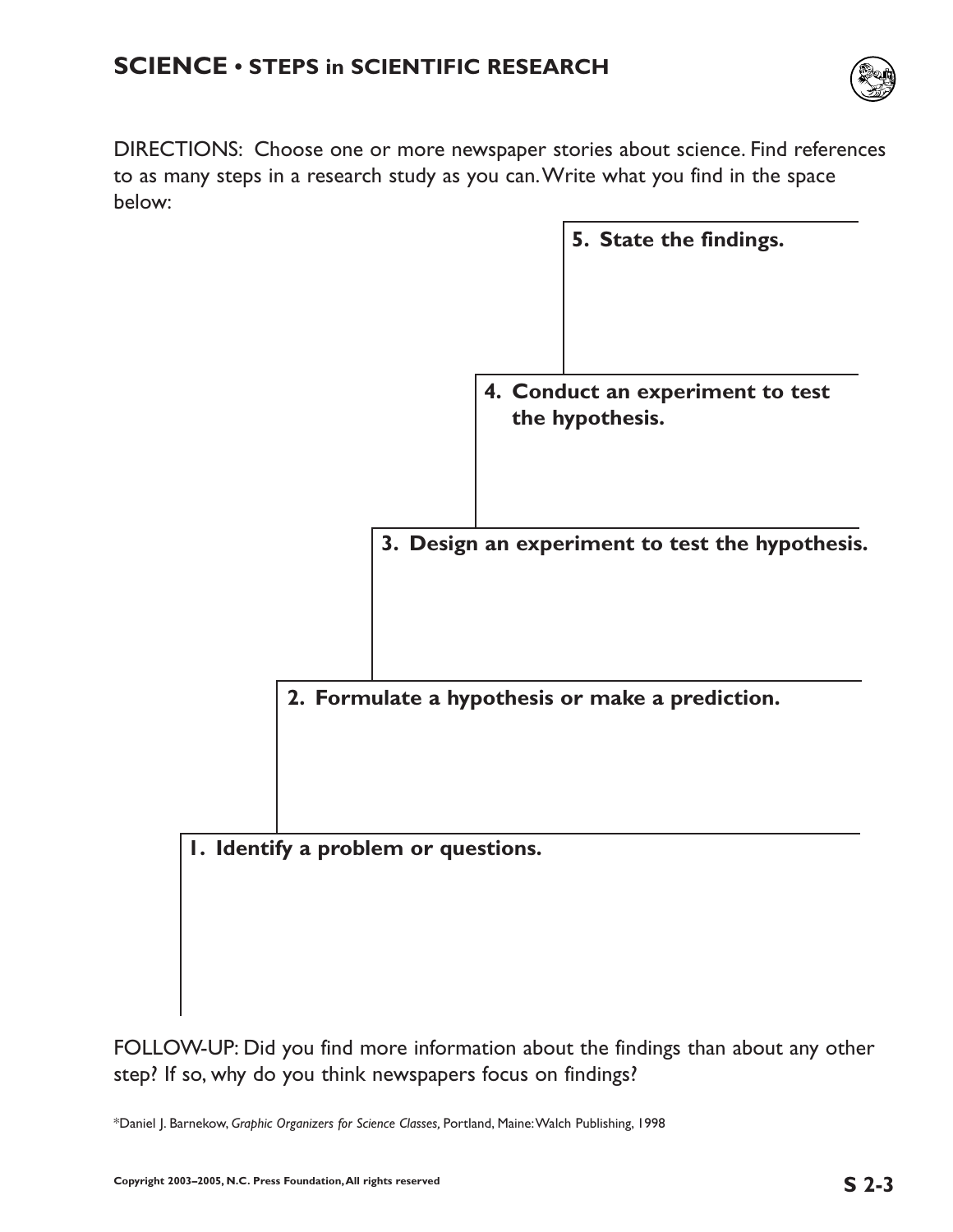

DIRECTIONS: Keep an ongoing record of the people in the news who work in science or technology. Record answers for two scientists or technologists on this sheet and make copies as needed to record information about others.

|                                      | First Person | Second Person |
|--------------------------------------|--------------|---------------|
| Who are they?                        |              |               |
| What do<br>they do?                  |              |               |
| Where do<br>they work?               |              |               |
| Why is their<br>work important?      |              |               |
| Would I enjoy<br>their work?<br>Why? |              |               |

FOLLOW-UP: Interview someone who works as a scientist or engineer.Take careful notes. Record the best quotes.Write a story about the person in journalistic style.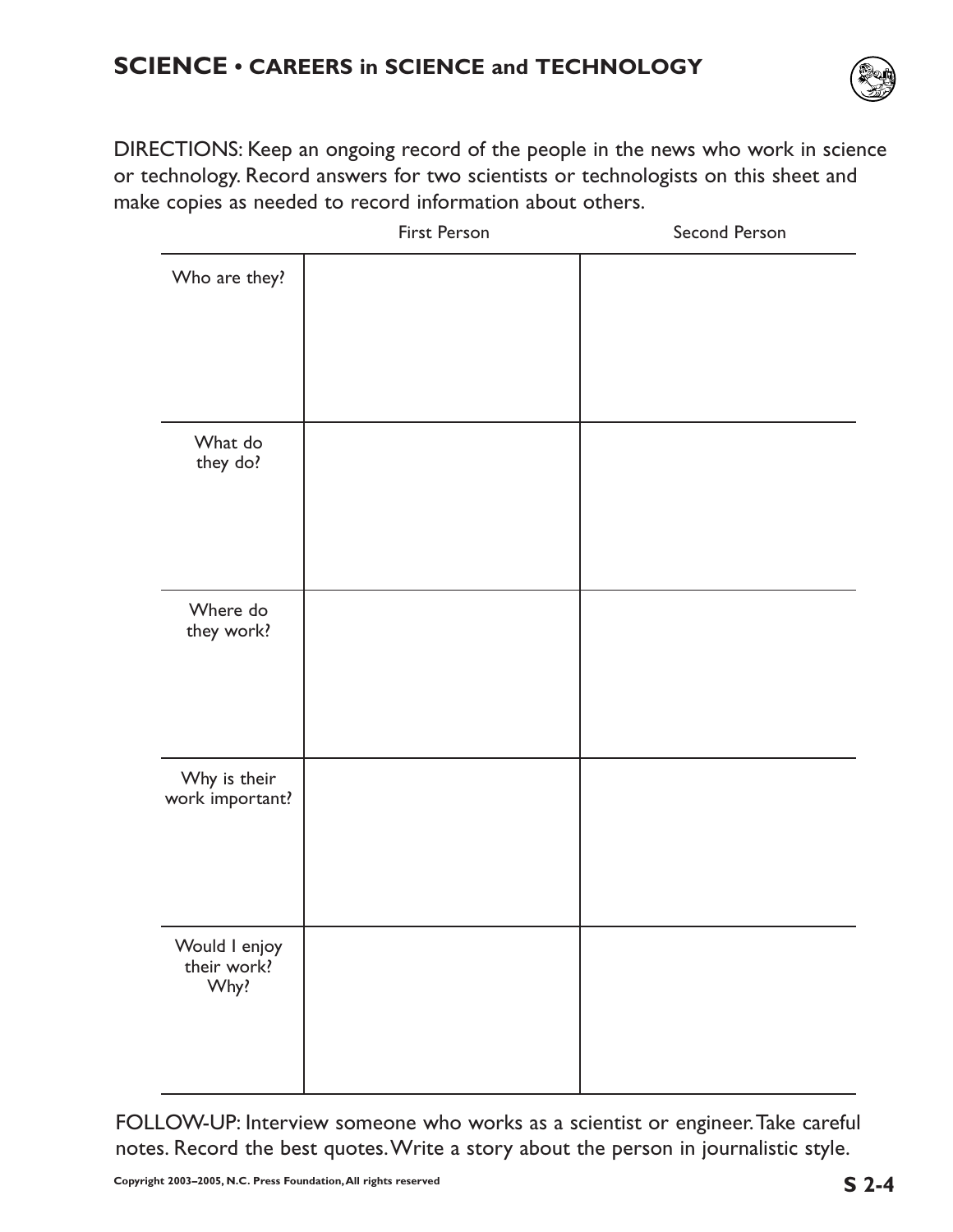

DIRECTIONS: Today's scientists continue to shape history. From the newspaper, select a story that features a modern-day scientist and complete as much of the following information as you can:

| Name                                                       |
|------------------------------------------------------------|
| Important dates / events                                   |
|                                                            |
| Places where the scientist lives and works                 |
|                                                            |
| Fields of study                                            |
|                                                            |
| Important advances or breakthroughs                        |
|                                                            |
| Other scientists whose life and work benefit the scientist |
|                                                            |
| Interesting personal information                           |
|                                                            |
| Additional information                                     |
|                                                            |

\*Daniel J. Barnekow, *Graphic Organizers for Science Classes,* Portland, Maine:Walch Publishing, 1998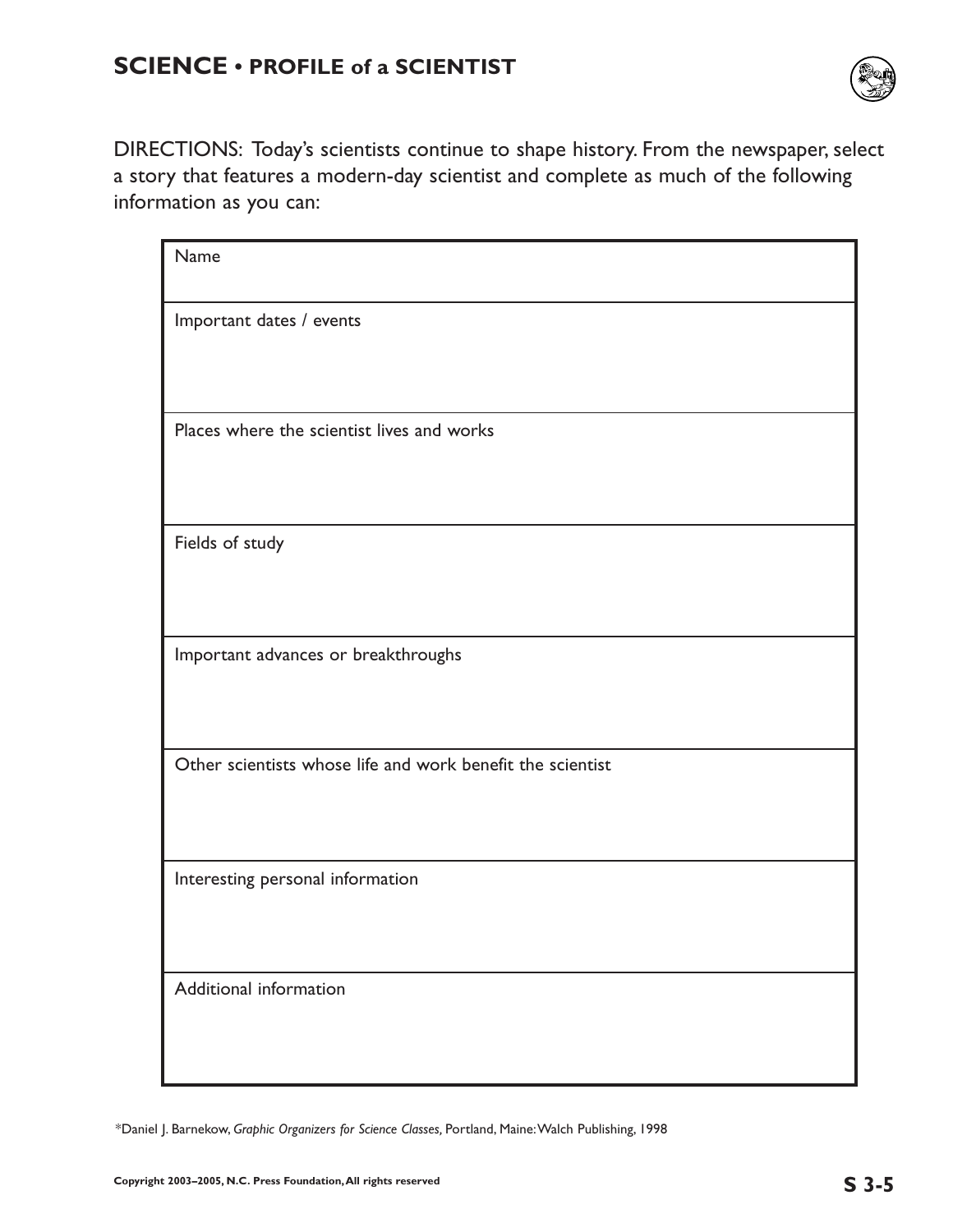| <b>Headline</b> | Newspaper | Date of<br><b>Publication</b> | Who awarded funds? | For what purpose? | Who received funds? | Why? |
|-----------------|-----------|-------------------------------|--------------------|-------------------|---------------------|------|
|                 |           |                               |                    |                   |                     |      |
|                 |           |                               |                    |                   |                     |      |
|                 |           |                               |                    |                   |                     |      |
|                 |           |                               |                    |                   |                     |      |
|                 |           |                               |                    |                   |                     |      |
|                 |           |                               |                    |                   |                     |      |
|                 |           |                               |                    |                   |                     |      |
|                 |           |                               |                    |                   |                     |      |
|                 |           |                               |                    |                   |                     |      |
|                 |           |                               |                    |                   |                     |      |
|                 |           |                               |                    |                   |                     |      |
|                 |           |                               |                    |                   |                     |      |

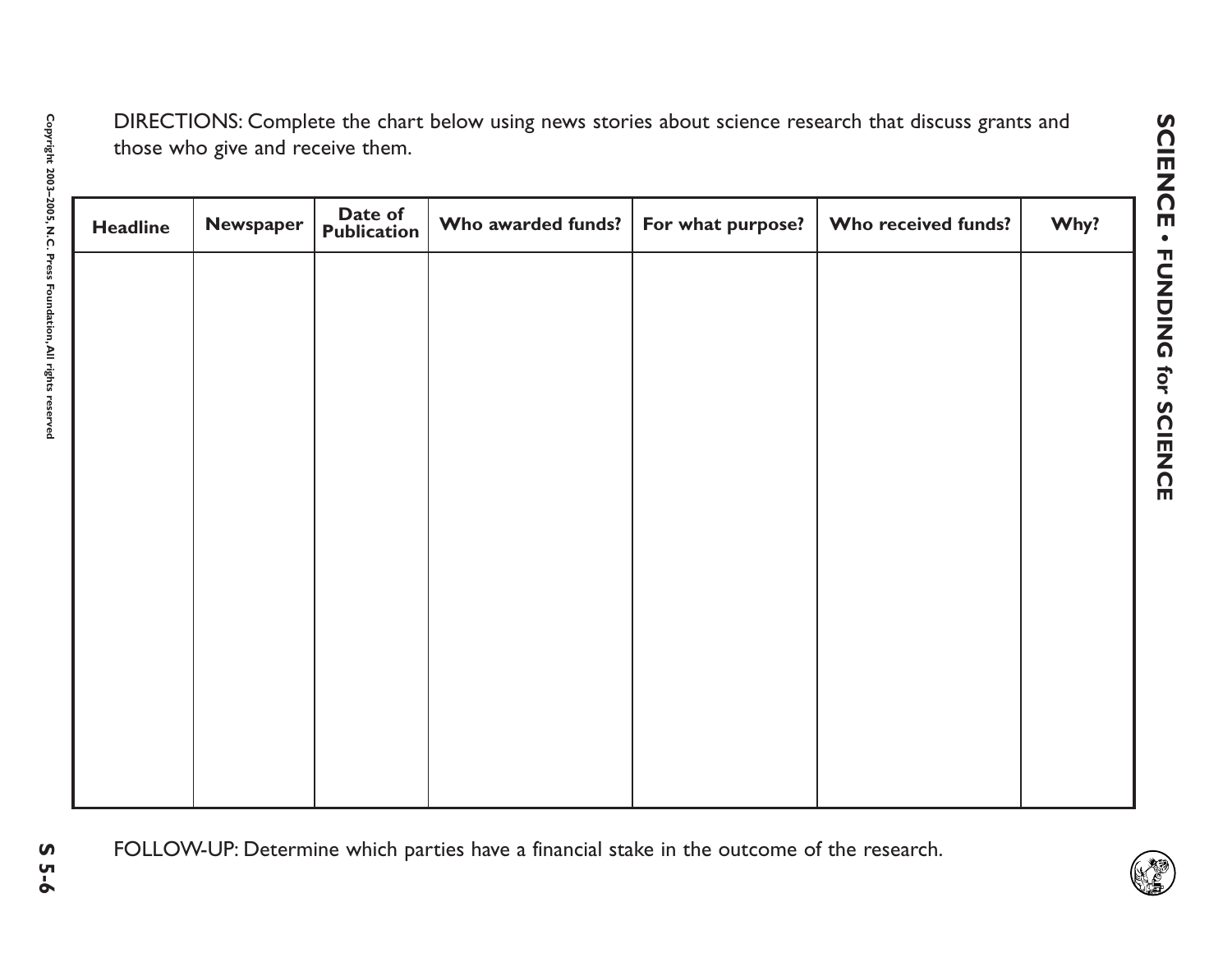| <b>Article Headline</b> | <b>Hypothesis of Research</b> | <b>Subject to</b><br><b>Widely held</b><br>question<br>to be true |
|-------------------------|-------------------------------|-------------------------------------------------------------------|
|                         |                               | 8<br>$\overline{2}$<br>6<br>$\overline{7}$<br>3<br>5              |
|                         |                               |                                                                   |
|                         |                               |                                                                   |
|                         |                               |                                                                   |
|                         |                               |                                                                   |
|                         |                               |                                                                   |
|                         |                               |                                                                   |
|                         |                               |                                                                   |
|                         |                               |                                                                   |

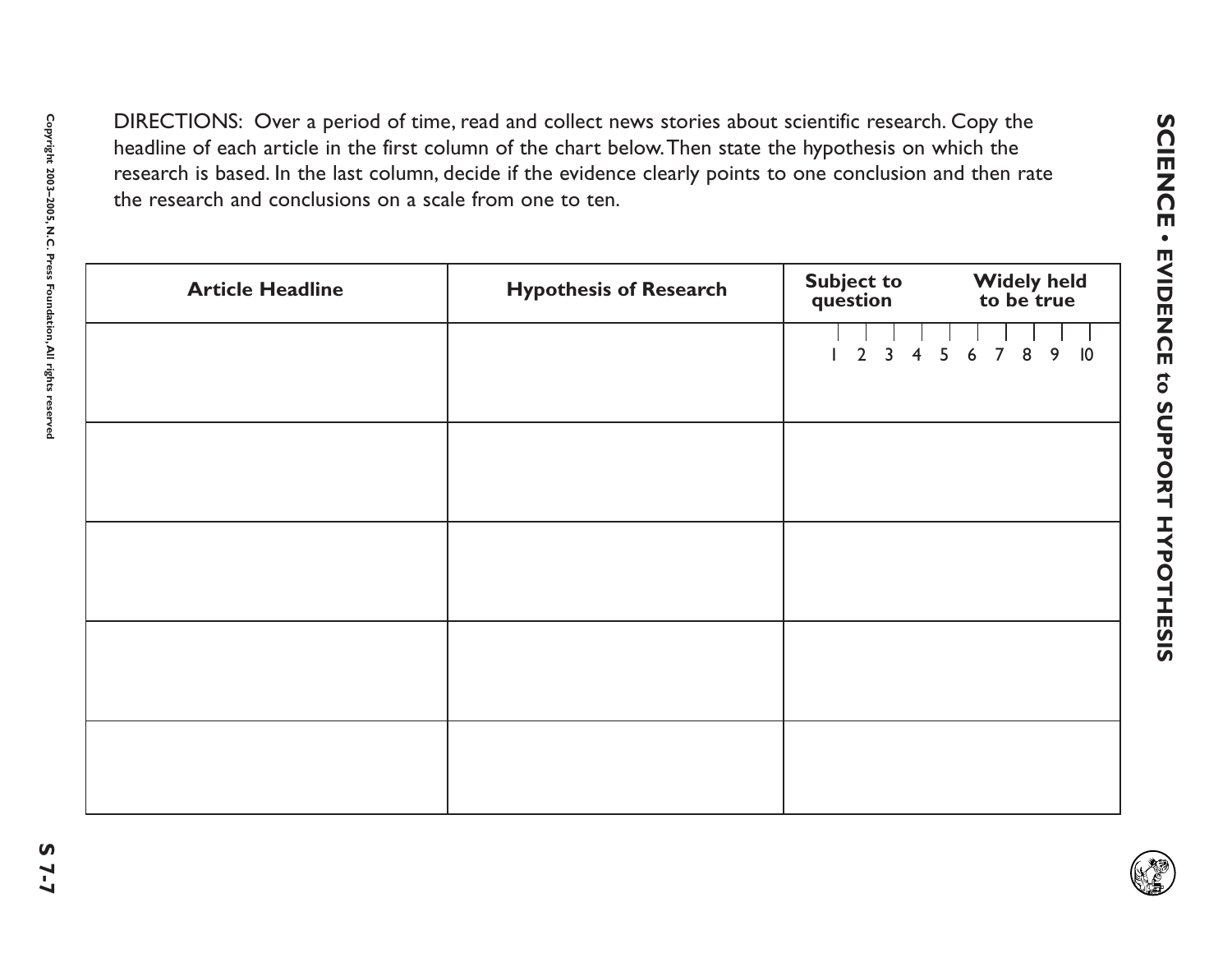

DIRECTIONS: Scientific discovery builds on the past.Trace the development of a scientific discovery. Find a story about a scientific breakthrough and explain what had to happen before the latest breakthrough could occur. Look for clues in the story.

Or, find a tool, instrument or an example of the latest technology in the newspaper. Think about and record what had to happen before it could be developed.

| Scientific discovery or latest technology?    |
|-----------------------------------------------|
|                                               |
|                                               |
| What discovery or invention came before that? |
|                                               |
|                                               |
| What discovery or invention came before that? |
|                                               |
|                                               |
| What discovery or invention came before that? |
|                                               |
|                                               |
| What discovery or invention came before that? |
|                                               |
|                                               |
| What do you predict what will come next?      |
|                                               |
|                                               |
|                                               |
|                                               |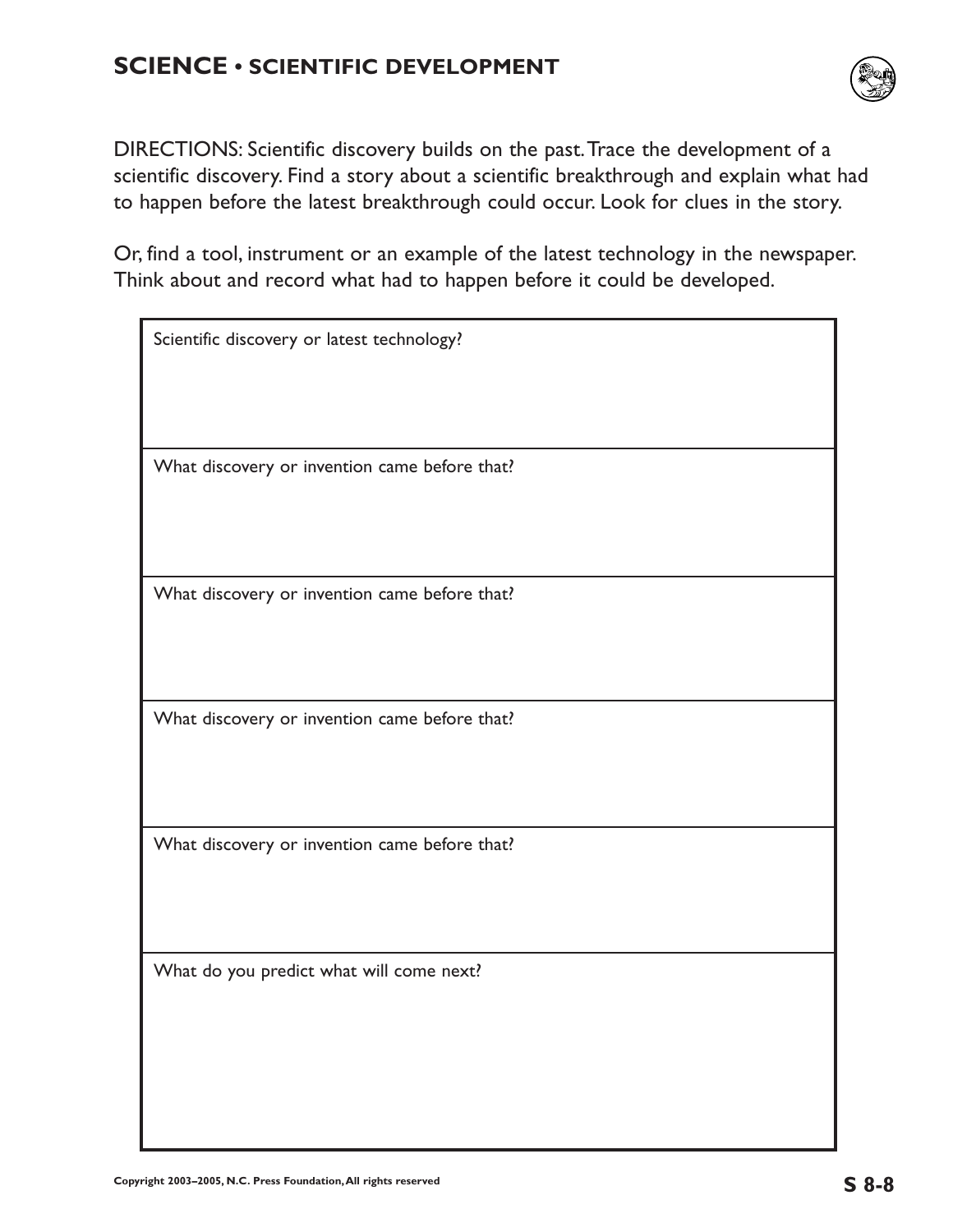

DIRECTIONS: Find objects in the newspaper that were invented or introduced within the last fifty years. Use the timeline to record guesses.After conducting research, produce another timeline that accurately reflects the dates when the items were invented or introduced into use.

| 1950 | 1960 | 1970 | 1980 | 1990 | 2000 |
|------|------|------|------|------|------|
|      |      |      |      |      |      |
|      |      |      |      |      |      |
|      |      |      |      |      |      |
|      |      |      |      |      |      |
|      |      |      |      |      |      |
|      |      |      |      |      |      |
|      |      |      |      |      |      |
|      |      |      |      |      |      |
|      |      |      |      |      |      |
|      |      |      |      |      |      |
|      |      |      |      |      |      |
|      |      |      |      |      |      |
|      |      |      |      |      |      |
|      |      |      |      |      |      |
|      |      |      |      |      |      |
|      |      |      |      |      |      |
|      |      |      |      |      |      |
|      |      |      |      |      |      |
|      |      |      |      |      |      |
|      |      |      |      |      |      |
|      |      |      |      |      |      |
|      |      |      |      |      |      |

FOLLOW-UP: Choose the item in the newspaper that is the earliest invention.Also group items from the newspaper that are likely to have been invented at the same time or items that are dependent on the same technology.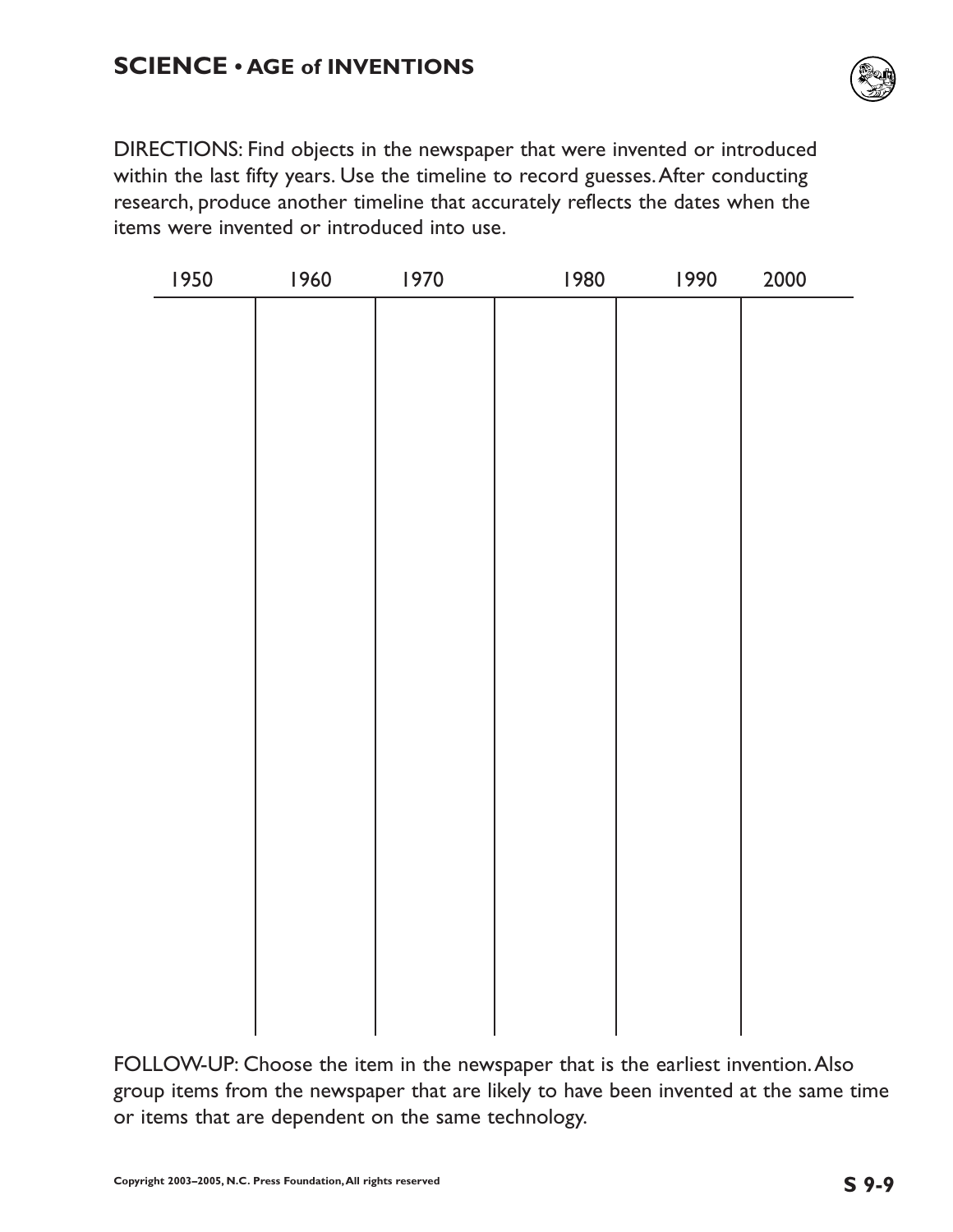

DIRECTIONS:The definition of the word "technology" has many definitions according to Stephen Kiln, Professor of Mechanical Engineering at Stanford University.\* Classify things you find the newspaper into the following categories to illustrate what technology means in the real world:

| <b>ARTIFACT or HARDWARE</b> | METHODOLOGY or TECHNIQUE    |
|-----------------------------|-----------------------------|
|                             | SOCIAL and TECHNICAL SYSTEM |
| <b>SYSTEM of PRODUCTION</b> |                             |

\*Definition taken from the Science section of the N.C. Standard Course of Study, www.ncpublicschools.org/curriculum/science.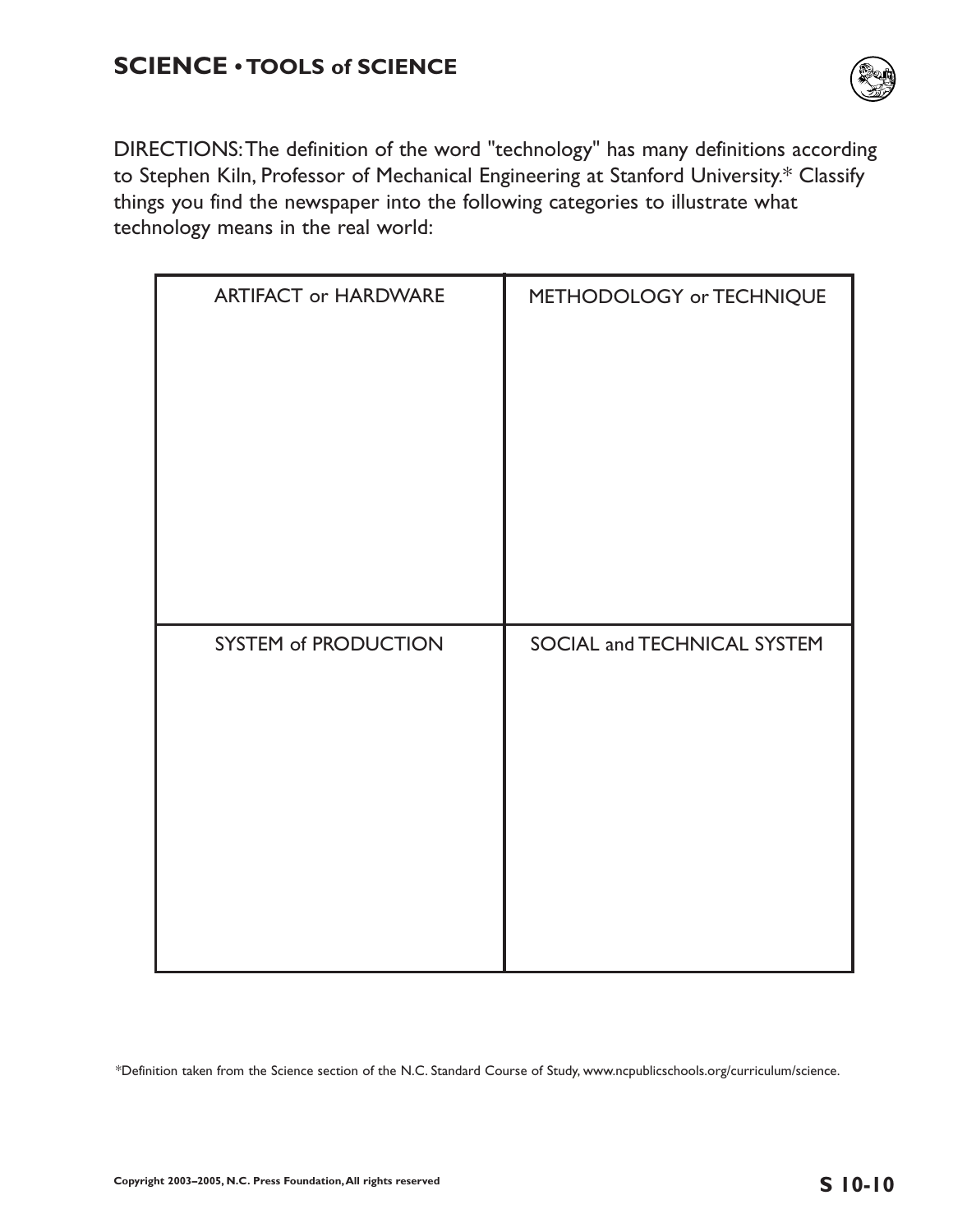

DIRECTIONS: Using the newspaper, locate and list machines that make work easier. Some examples include calculators, washing machines and can openers. Categorize your examples according to the charts below:



| <b>IN THE KITCHEN</b> | <b>AT SCHOOL</b> | <b>IN THE OFFICE</b> | <b>OTHER</b> |
|-----------------------|------------------|----------------------|--------------|
|                       |                  |                      |              |
|                       |                  |                      |              |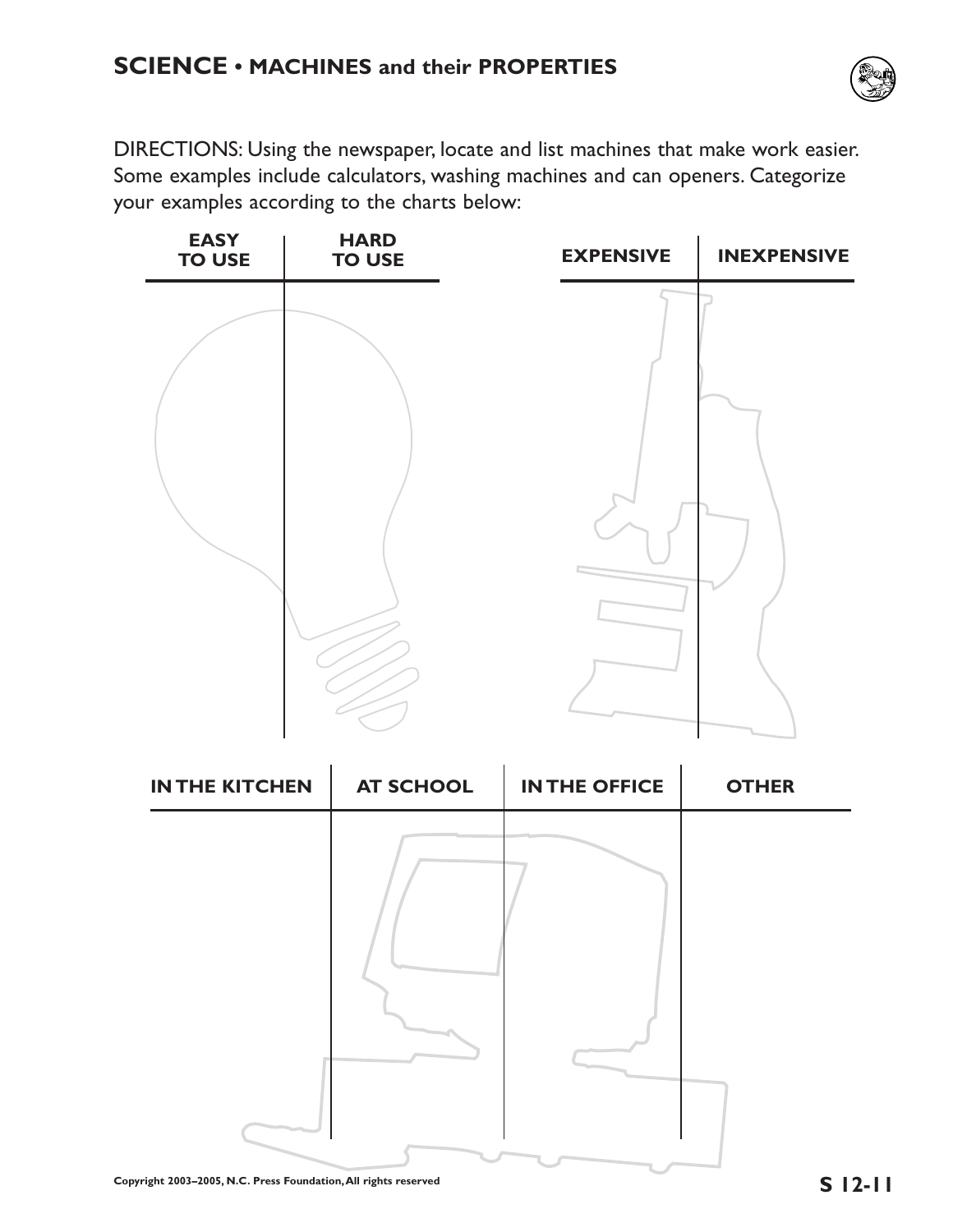

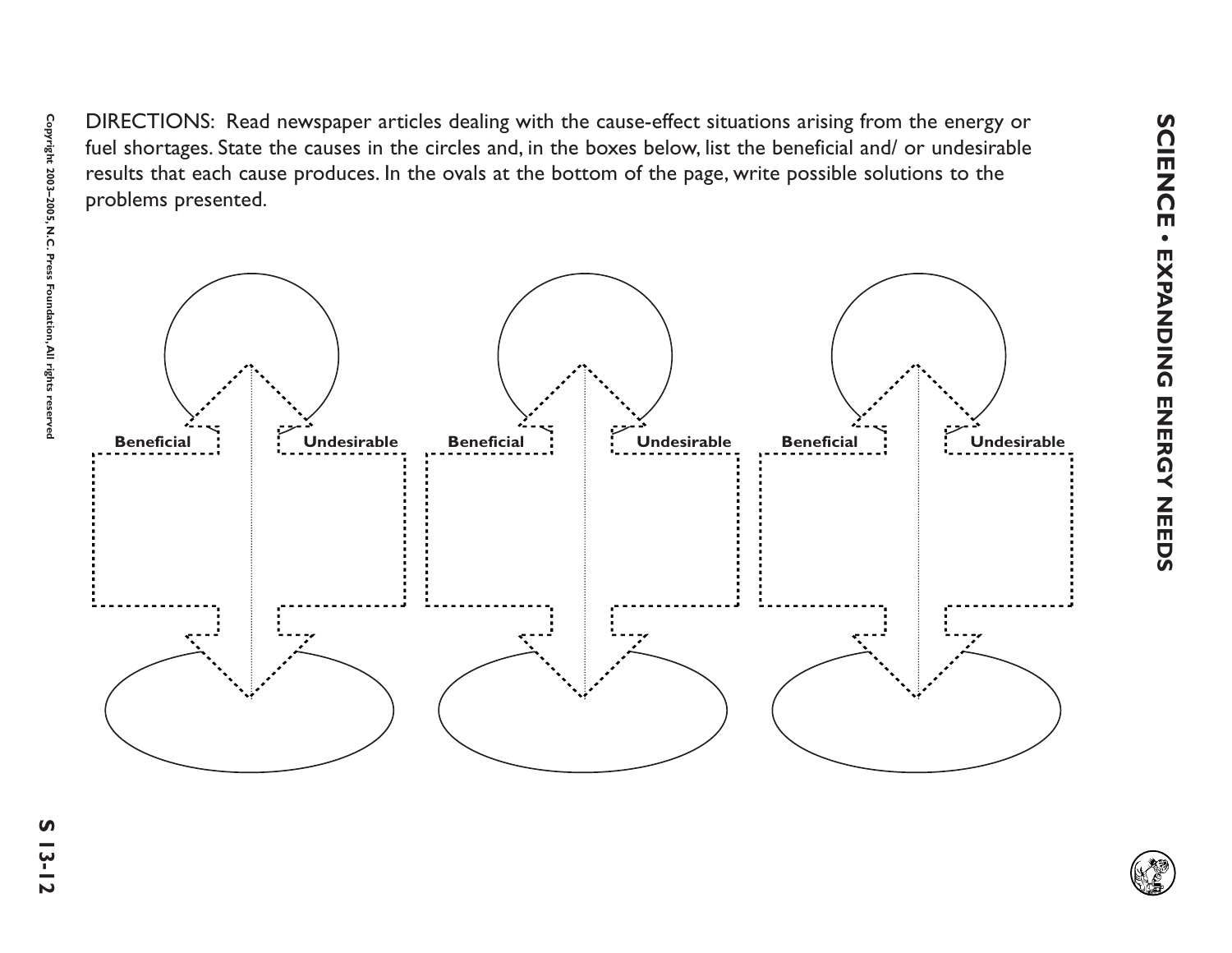

**Copyright 2003–2005, N.C. Press Foundation,All rights reserved**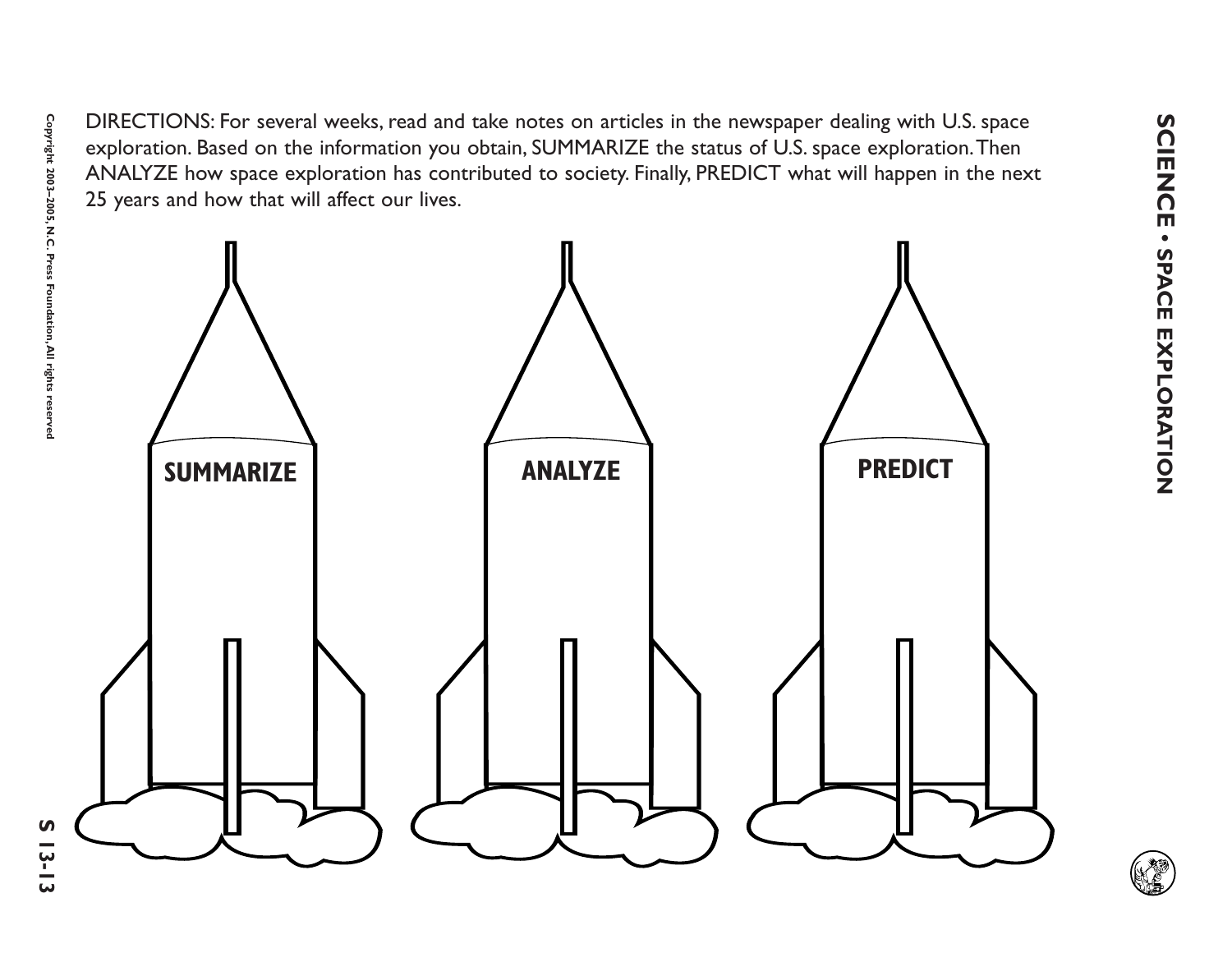## **SCIENCE • EXTREME WEATHER**



DIRECTIONS: Nature presents dangers, such as tornados, hurricanes, drought and floods, that damage property and threaten people's safety.

Use the news to obtain information about hazardous weather conditions, their causes, effects and ways to prevent or lessen their damaging effects. Complete the following for a threatening weather condition that shows up in news reports.



FOLLOW-UP: On maps, locate the places where the weather is hazardous. Does geography contribute to the devastation? Do socio-economic factors such as lack of adequate housing or sanitation contribute to the problem and make life harder for those affected? Who steps forward to help? individuals? religious organizations? state agencies? federal government? international community? other?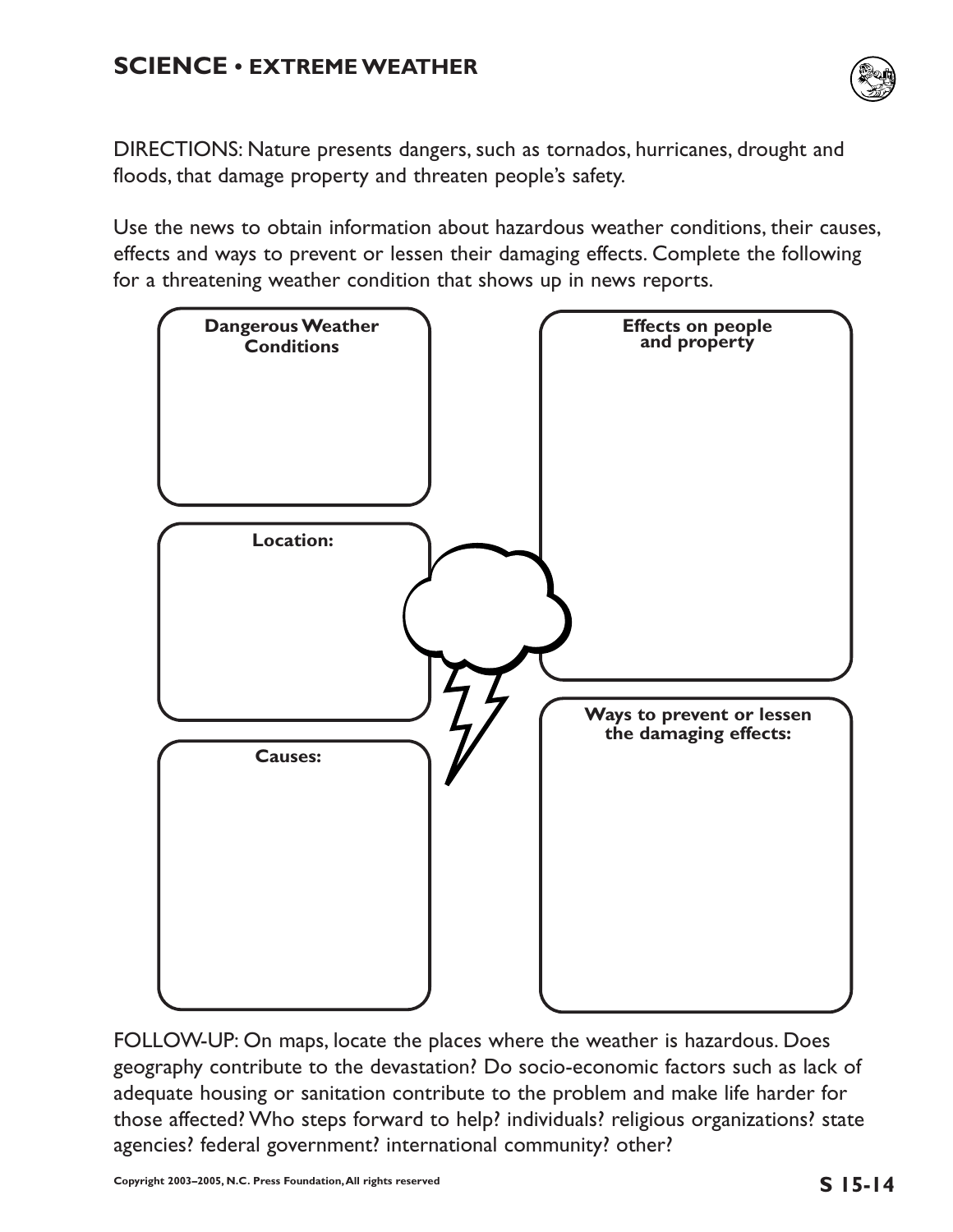

**Copyright 2003–2005, N.C. Press Foundation,All rights reserved**

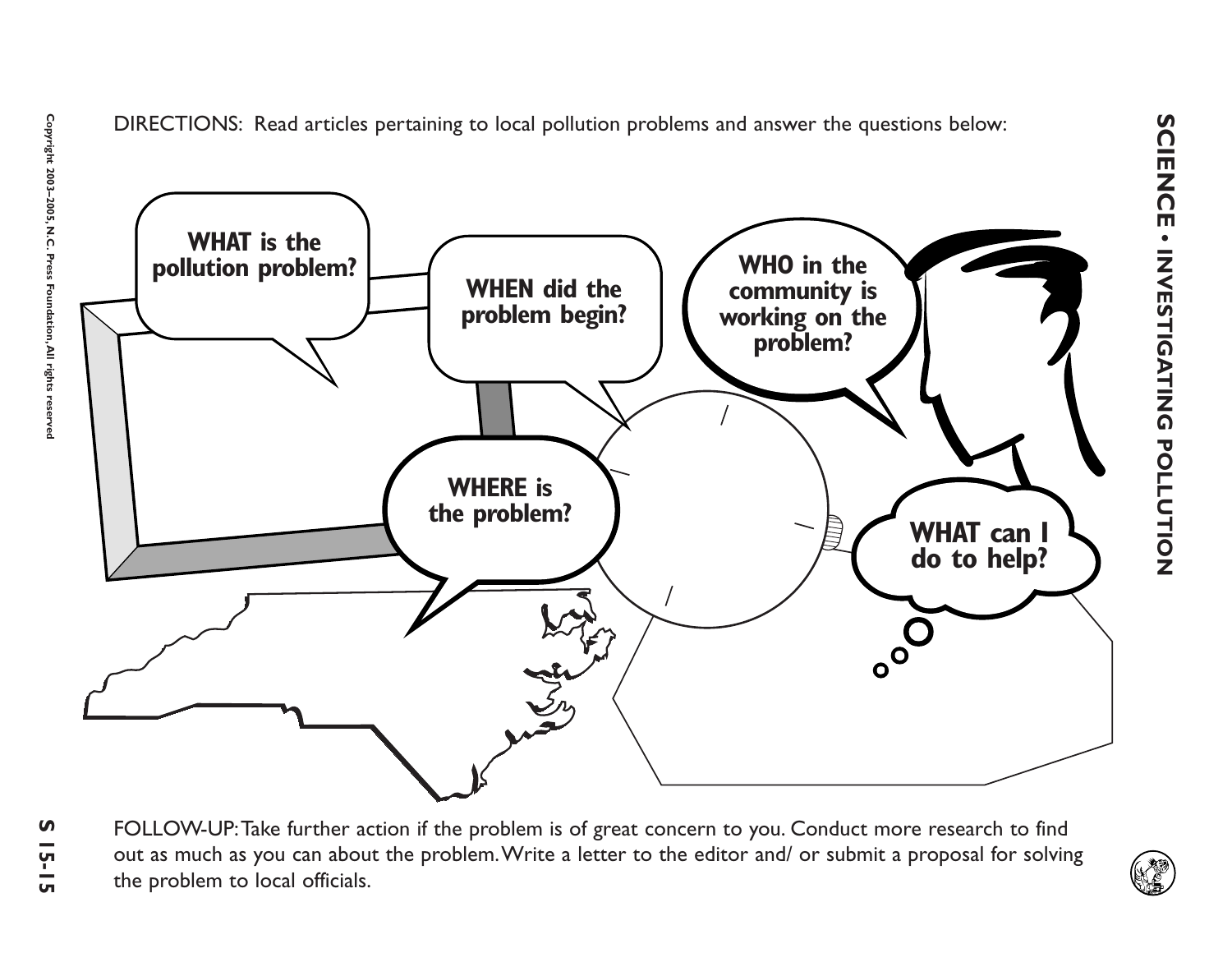## **SCIENCE • The CHANGING EARTH**



DIRECTIONS: Find newspaper articles dealing with human attempts to modify the environment. Next to each "earth," copy the headline of the story. Summarize the main points of each article in the spaces provided. For each article, be prepared to discuss: What are the people trying to achieve? Do you think efforts to modify the environment are likely to succeed? Why or why not?

| $\int_{-\infty}^{\infty}$<br>$\sqrt{ }$ |  |  |  |
|-----------------------------------------|--|--|--|
|                                         |  |  |  |
|                                         |  |  |  |
|                                         |  |  |  |
|                                         |  |  |  |
|                                         |  |  |  |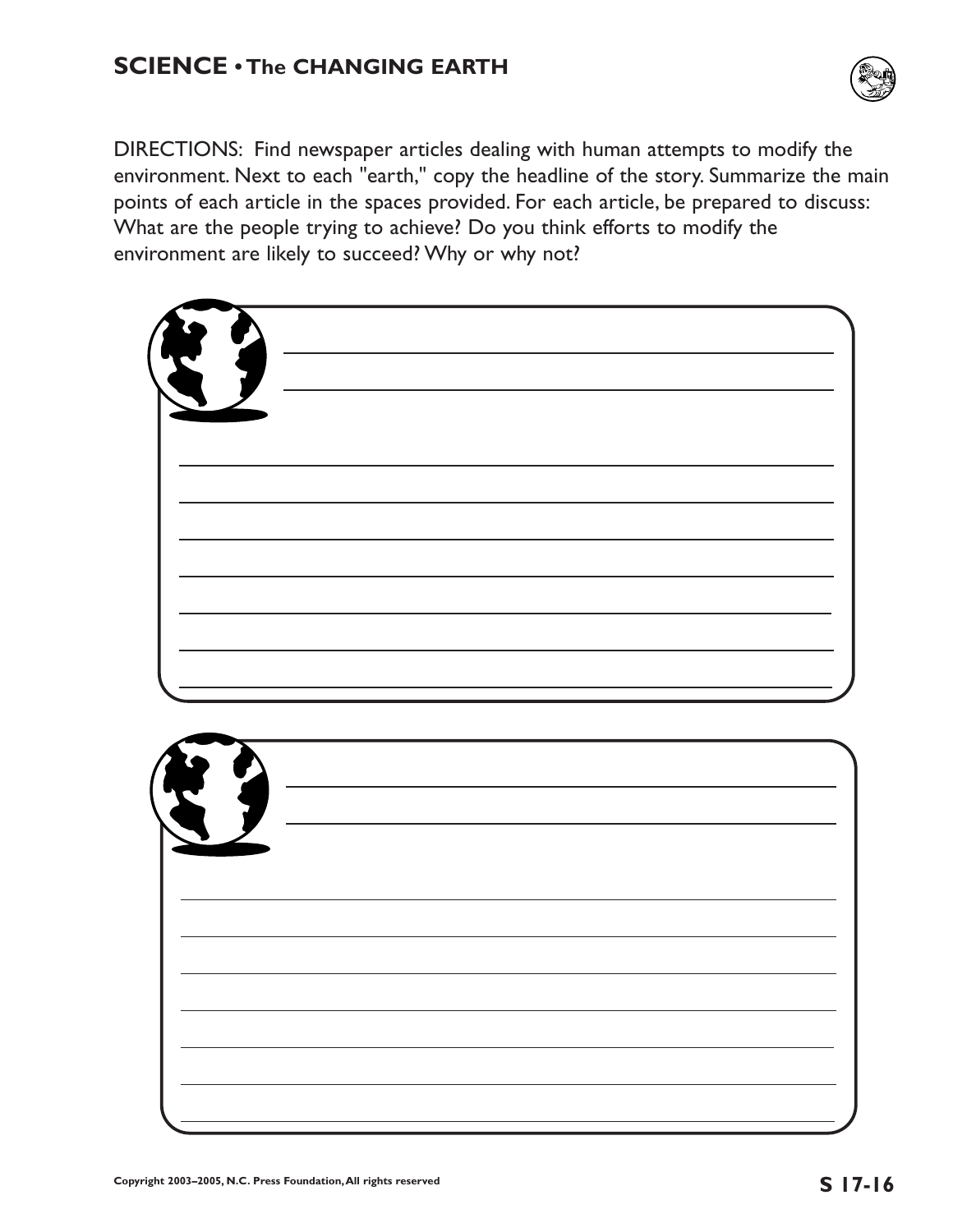

DIRECTIONS: Place the names of three students in your group in the center of the circle.Working with several different newspapers, describe problems dealing with soil, air or water in the outlined labels around the circle. Identify people working to solve them or, if no work has yet been done, list ideas for solving each problem that you discover through reading newspapers. Record the answers on the lines.



FOLLOW-UP: Share your completed outline with other groups of students.Take notes about what you learn from the discussions. Use the notes to write a position paper about what people can do to protect their environment.